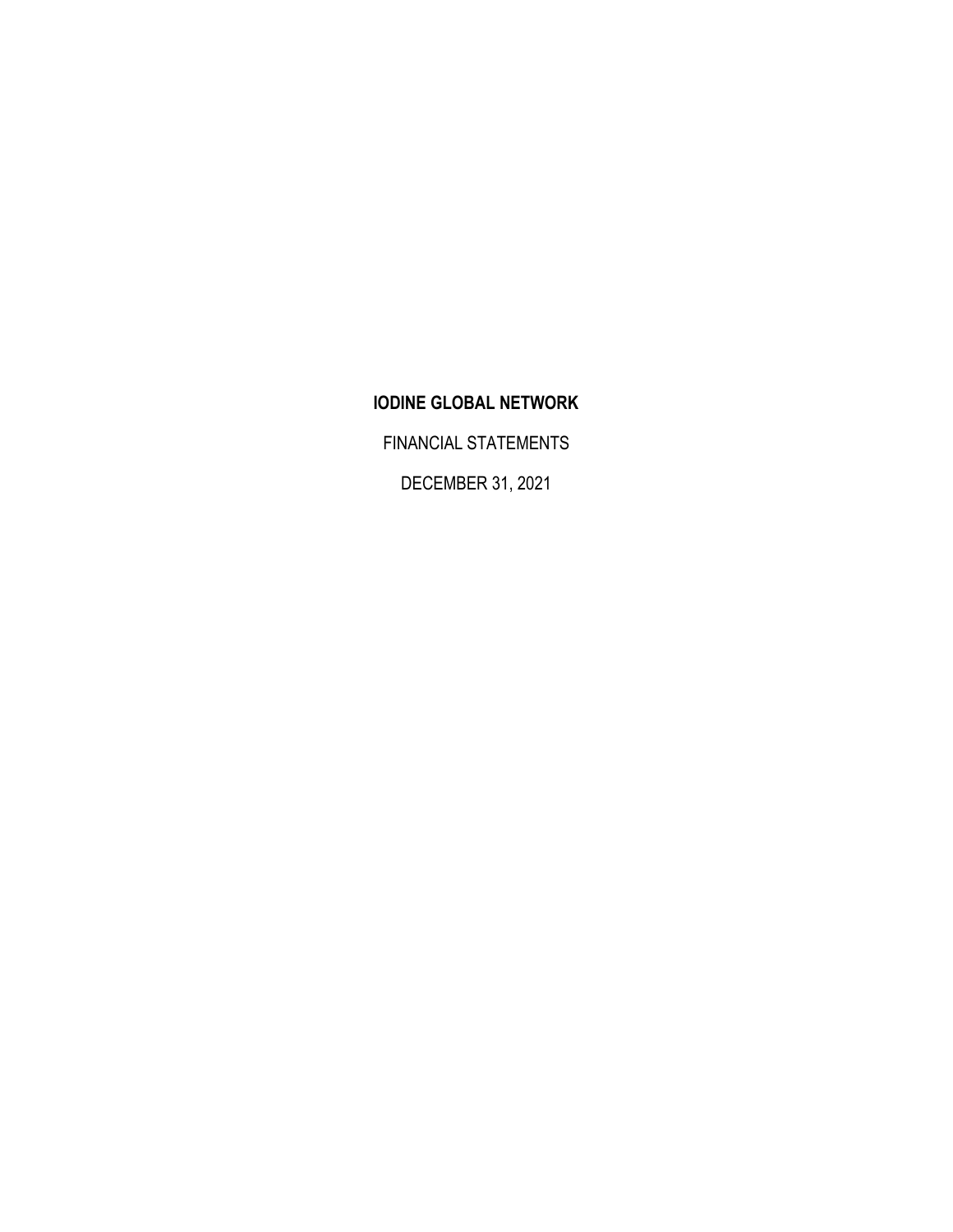## TABLE OF CONTENTS

|                                        | <b>PAGE</b>    |
|----------------------------------------|----------------|
| Independent Auditor's Report           | 1              |
| <b>Statement of Operations</b>         | 3              |
| Statement of Changes in Net Assets     | $\overline{4}$ |
| <b>Statement of Financial Position</b> | 5              |
| <b>Statement of Cash Flows</b>         | 6              |
| Notes to the Financial Statements      | 7              |
| <b>Additional Information</b>          | 11             |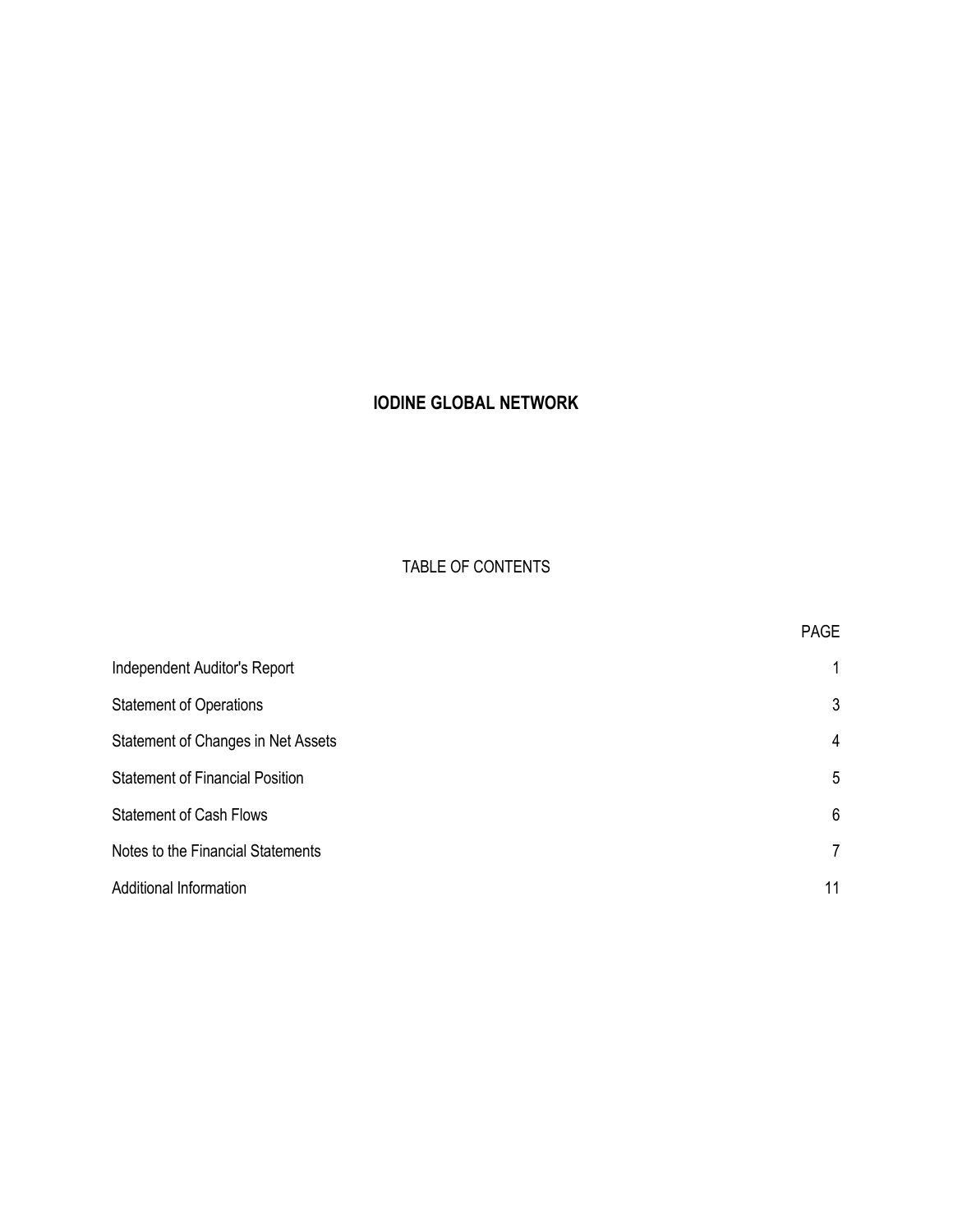### **INDEPENDENT AUDITOR'S REPORT**

To the Members of Iodine Global Network

#### *Opinion*

We have audited the financial statements of the Iodine Global Network (the Organization), which comprise the statement of financial position as at December 31, 2021, and the statements of operations, changes in net assets and cash flows for the year then ended, and notes to the financial statements, including a summary of significant accounting policies.

In our opinion, the accompanying financial statements present fairly, in all material respects, the financial position of the Organization as at December 31, 2021, and the results of its operations and its cash flows for the year then ended in accordance with Canadian accounting standards for not-for-profit organizations.

#### *Basis for Opinion*

We conducted our audit in accordance with Canadian generally accepted auditing standards. Our responsibilities under those standards are further described in the Auditor's Responsibilities for the Audit of the Financial Statements section of our report. We are independent of the Organization in accordance with the ethical requirements that are relevant to our audit of the financial statements in Canada, and we have fulfilled our other ethical responsibilities in accordance with these requirements. We believe that the audit evidence we have obtained is sufficient and appropriate to provide a basis for our opinion.

#### *Responsibilities of Management and Those Charged with Governance for the Financial Statements*

Management is responsible for the preparation and fair presentation of the financial statements in accordance with Canadian accounting standards for not-for-profit organizations, and for such internal control as management determines is necessary to enable the preparation of financial statements that are free from material misstatement, whether due to fraud or error.

In preparing the financial statements, management is responsible for assessing the Organization's ability to continue as a going concern, disclosing, as applicable, matters related to going concern and using the going concern basis of accounting unless management either intends to liquidate the Organization or to cease operations, or has no realistic alternative but to do so.

Those charged with governance are responsible for overseeing the Organization's financial reporting process.

#### *Auditor's Responsibilities for the Audit of the Financial Statements*

Our objectives are to obtain reasonable assurance about whether the financial statements as a whole are free from material misstatement, whether due to fraud or error, and to issue an auditor's report that includes our opinion. Reasonable assurance is a high level of assurance, but is not a guarantee that an audit conducted in accordance with Canadian generally accepted auditing standards will always detect a material misstatement when it exists. Misstatements can arise from fraud or error and are considered material if, individually or in the aggregate, they could reasonably be expected to influence the economic decisions of users taken on the basis of these financial statements.



**OTTAWA** 400-1420 place Blair Towers Place Ottawa ON K1J 9L8 T 613 745-8387 F 613 745-9584

Marcil-Lavallee.ca Comptables professionnels agréés **Chartered Professional Accountants** 

Cabinet indépendant affilié à Independent firm affiliated to

**1**

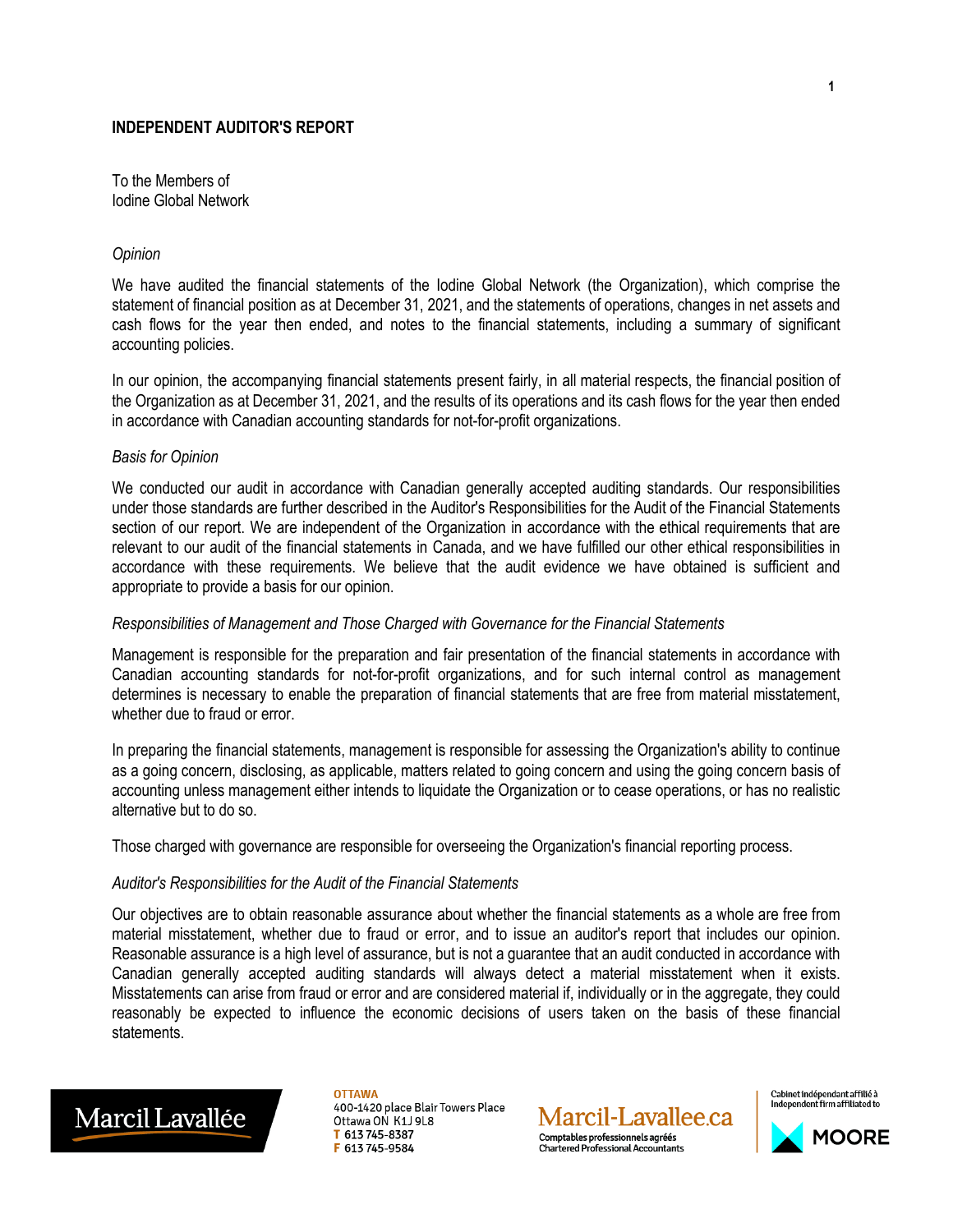As part of an audit in accordance with Canadian generally accepted auditing standards, we exercise professional judgment and maintain professional skepticism throughout the audit. We also:

- Identify and assess the risks of material misstatement of the financial statements, whether due to fraud or error, design and perform audit procedures responsive to those risks, and obtain audit evidence that is sufficient and appropriate to provide a basis for our opinion. The risk of not detecting a material misstatement resulting from fraud is higher than for one resulting from error, as fraud may involve collusion, forgery, intentional omissions, misrepresentations, or the override of internal control.
- Obtain an understanding of internal control relevant to the audit in order to design audit procedures that are appropriate in the circumstances, but not for the purpose of expressing an opinion on the effectiveness of the Organization's internal control.
- Evaluate the appropriateness of accounting policies used and the reasonableness of accounting estimates and related disclosures made by management.
- Conclude on the appropriateness of management's use of the going concern basis of accounting and, based on the audit evidence obtained, whether a material uncertainty exists related to events or conditions that may cast significant doubt on the Organization's ability to continue as a going concern. If we conclude that a material uncertainty exists, we are required to draw attention in our auditor's report to the related disclosures in the financial statements or, if such disclosures are inadequate, to modify our opinion. Our conclusions are based on the audit evidence obtained up to the date of our auditor's report. However, future events or conditions may cause the Organization to cease to continue as a going concern.
- Evaluate the overall presentation, structure and content of the financial statements, including the disclosures, and whether the financial statements represent the underlying transactions and events in a manner that achieves fair presentation.

We communicate with those charged with governance regarding, among other matters, the planned scope and timing of the audit and significant audit findings, including any significant deficiencies in internal control that we identify during our audit.

Marciel Lavallã

Chartered Professional Accountants, Licensed Public Accountants

Ottawa, Ontario May 27, 2022

Marcil Lavallée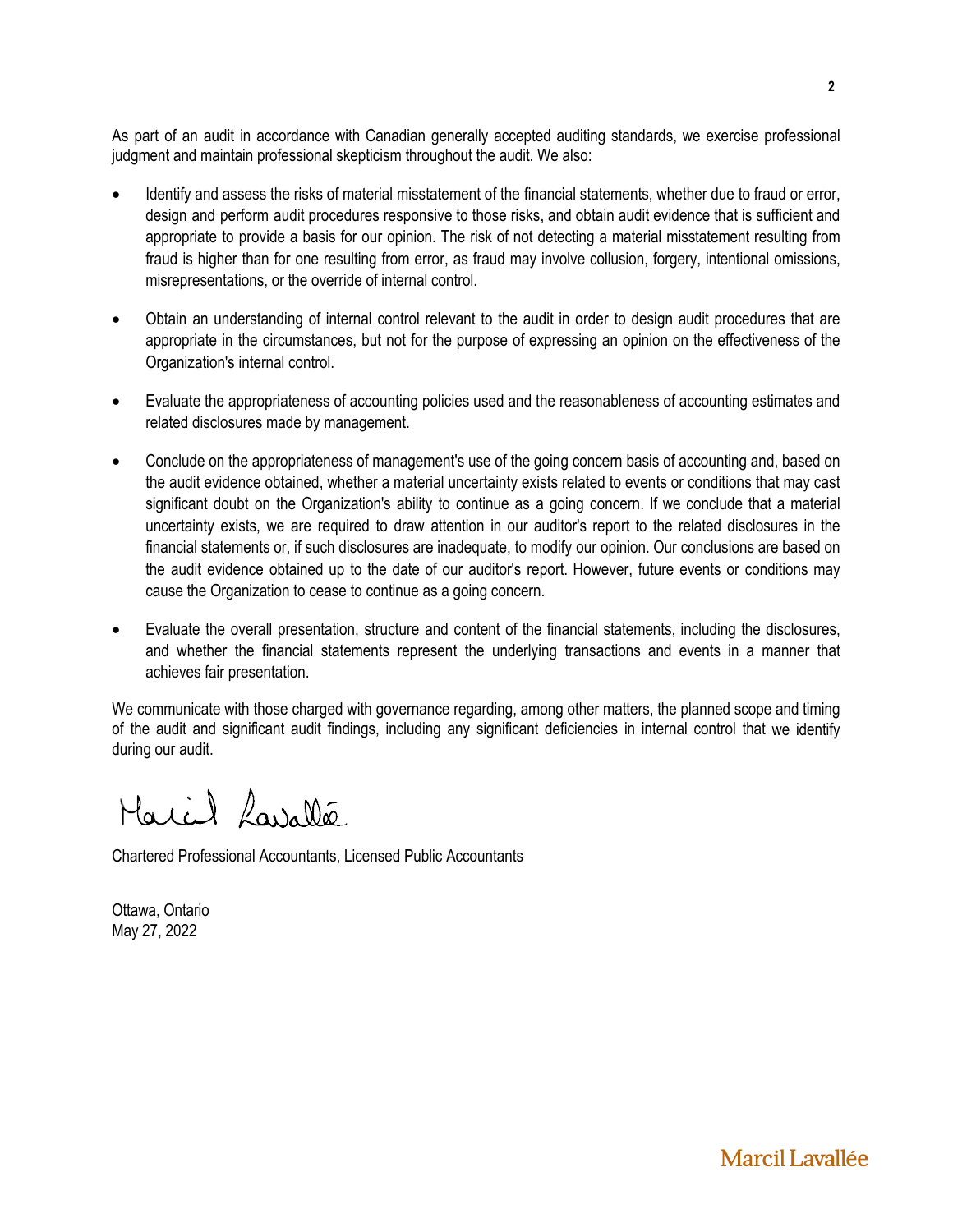## **STATEMENT OF OPERATIONS**

## **FOR THE YEAR ENDED DECEMBER 31, 2021**

**(in U.S. dollars) 3**

|                                            | 2021          | 2020          |
|--------------------------------------------|---------------|---------------|
| <b>REVENUES</b>                            |               |               |
| <b>UNICEF</b>                              | \$<br>831,119 | \$<br>871,841 |
| GiveWell                                   | 434,096       | 356,442       |
| <b>Bill &amp; Melinda Gates Foundation</b> | 395,683       | 213,351       |
| Donations                                  | 263,012       | 88,217        |
| Kiwanis International                      | 34,988        | 67,232        |
| Founders Pledge                            | 34,530        |               |
| Helen Keller International                 | 7,439         | 45,467        |
| Interest and other                         | 432           | 667           |
|                                            | 2,001,299     | 1,643,217     |
| <b>OPERATING EXPENSES</b>                  |               |               |
| Project activity costs (Schedule A)        | 1,081,153     | 849,852       |
| Secretariats (Schedule B)                  | 424,475       | 279,755       |
| Regional support (Schedule C)              | 209,355       | 301,168       |
| Newsletter and website                     | 53,975        | 67,232        |
| Professional fees                          | 27,235        |               |
| Board insurance                            | 2,440         | 2,115         |
| Annual conference                          |               | 37,515        |
| Board meeting                              |               | 1,202         |
| Foreign currency translation               | (3, 116)      | (945)         |
| Audit and legal                            | 13,435        | 9,850         |
| Bank charges                               | 8,627         | 6,588         |
|                                            | 1,817,579     | 1,554,332     |
| <b>EXCESS OF REVENUES OVER EXPENSES</b>    | \$<br>183,720 | \$<br>88,885  |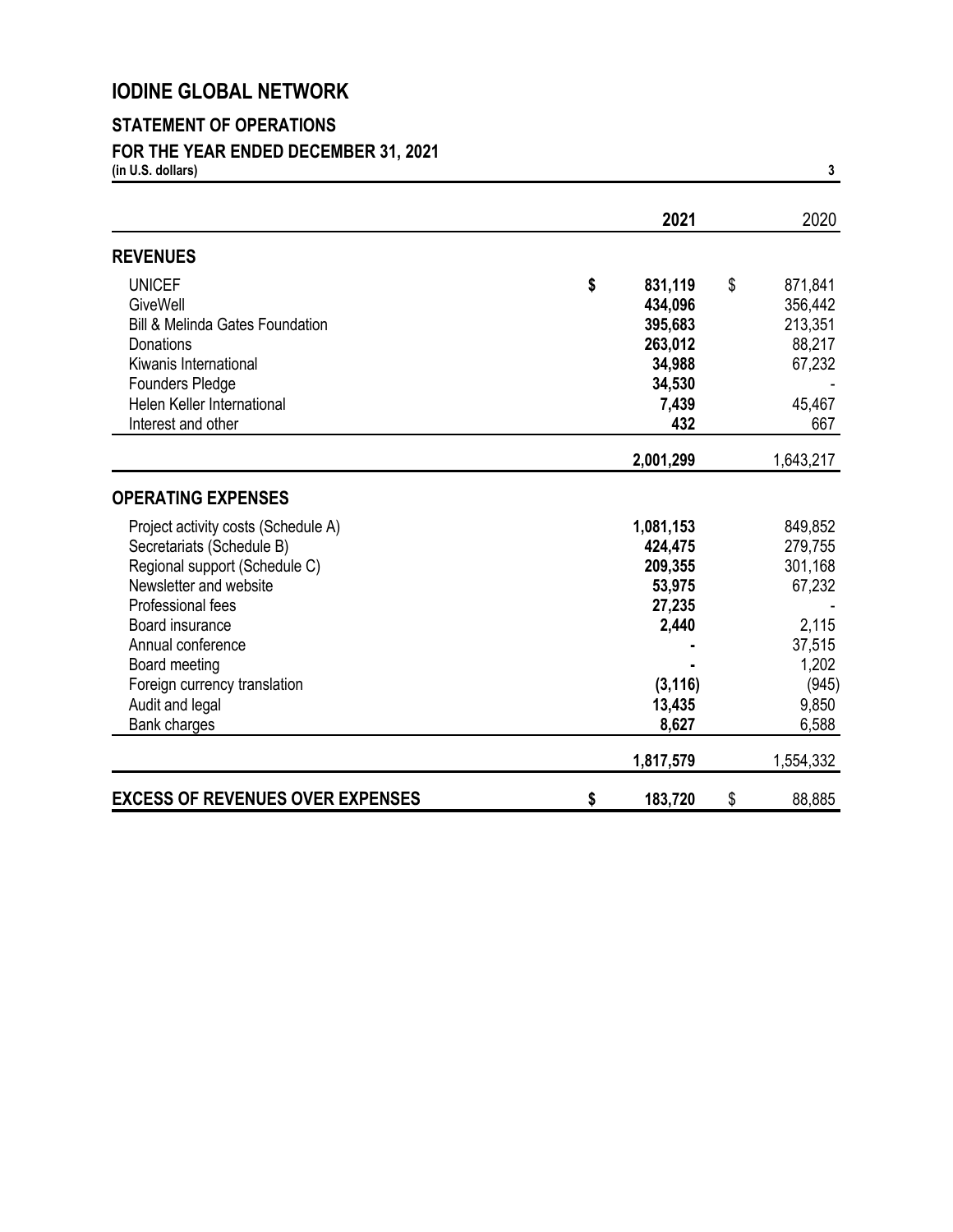## **STATEMENT OF CHANGES IN NET ASSETS FOR THE YEAR ENDED DECEMBER 31, 2021**

**(in U.S. dollars) 4**

|                                   |   | <b>Hetzel</b><br>Award | <b>Unrestricted</b> | 2021<br><b>Total</b> |   | 2020<br>Total |
|-----------------------------------|---|------------------------|---------------------|----------------------|---|---------------|
| <b>BALANCE, BEGINNING OF YEAR</b> | S | 10,000                 | \$<br>569,543       | 579.543              | S | 490,658       |
| Excess of revenues over expenses  |   |                        | 183,720             | 183,720              |   | 88,885        |
| <b>BALANCE, END OF YEAR</b>       | S | 10,000                 | \$<br>753,263       | 763,263              |   | 579,543       |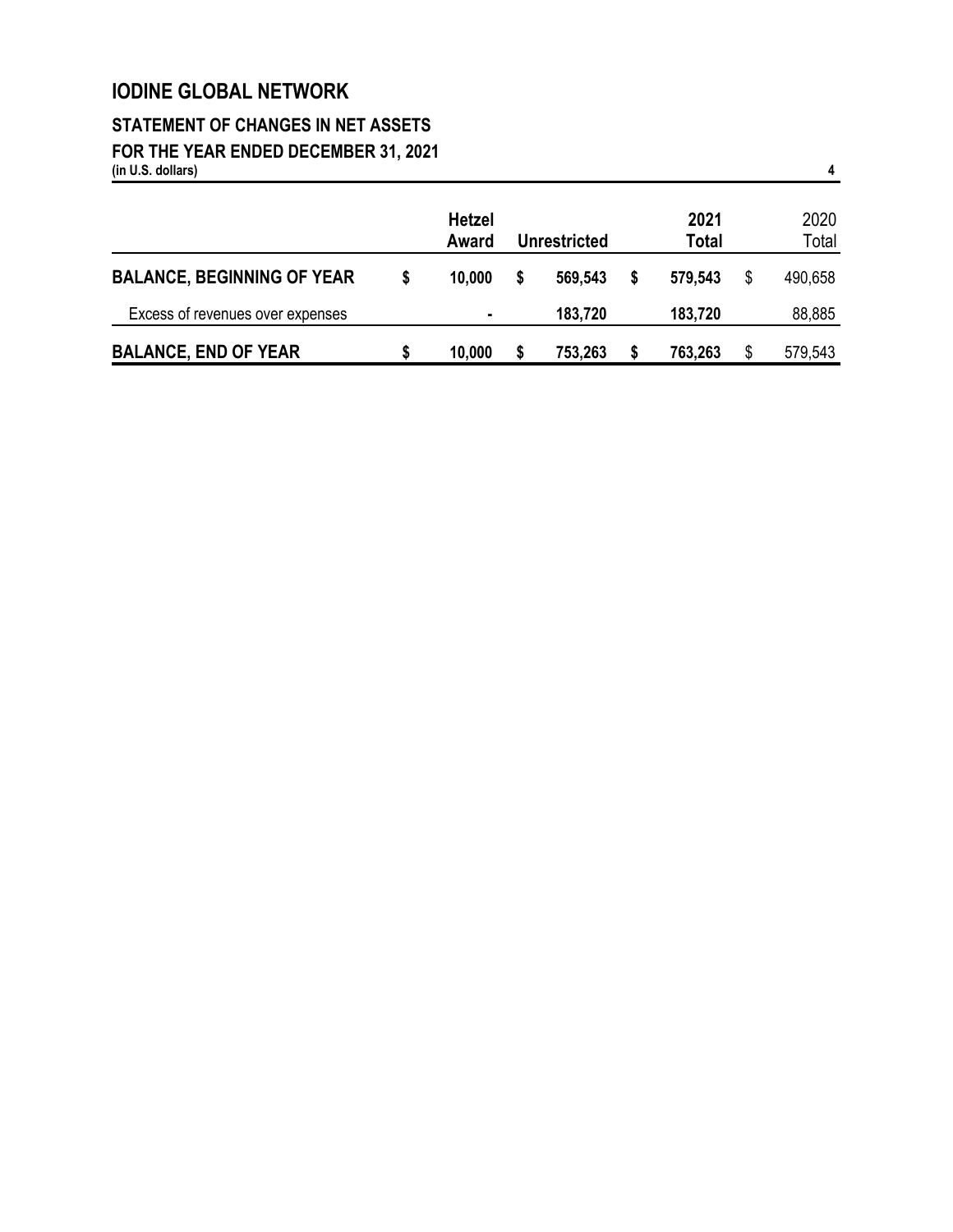## **STATEMENT OF FINANCIAL POSITION**

## **DECEMBER 31, 2021**

| (in U.S. dollars)                                            |                 | 5               |
|--------------------------------------------------------------|-----------------|-----------------|
|                                                              | 2021            | 2020            |
| <b>ASSETS</b>                                                |                 |                 |
| Cash                                                         | \$<br>1,000,241 | \$<br>1,285,100 |
| Term deposits - 0.07% - 0.11%, maturing February 7, 2022 and |                 |                 |
| March 15, 2022                                               | 950,432         |                 |
| Accounts receivable (Note 3)                                 | 17,019          | 59,070          |
| Prepaid expenses                                             | 234,064         | 1,567           |
|                                                              | \$<br>2,201,756 | \$<br>1,345,737 |
| <b>LIABILITIES</b>                                           |                 |                 |
| Accounts payable and accrued liabilities                     | \$<br>563,068   | \$<br>186,001   |
| Deferred contributions (Note 4)                              | 875,425         | 580,193         |
|                                                              | 1,438,493       | 766,194         |
| <b>NET ASSETS</b>                                            |                 |                 |
| Internal restrictions - Hetzel Award                         | 10,000          | 10,000          |
| Unrestricted                                                 | 753,263         | 569,543         |
|                                                              | 763,263         | 579,543         |
|                                                              | \$<br>2,201,756 | \$<br>1,345,737 |
|                                                              |                 |                 |

ON BEHALF OF THE BOARD<br>
SALLER

Michael Jimmermann<br>Director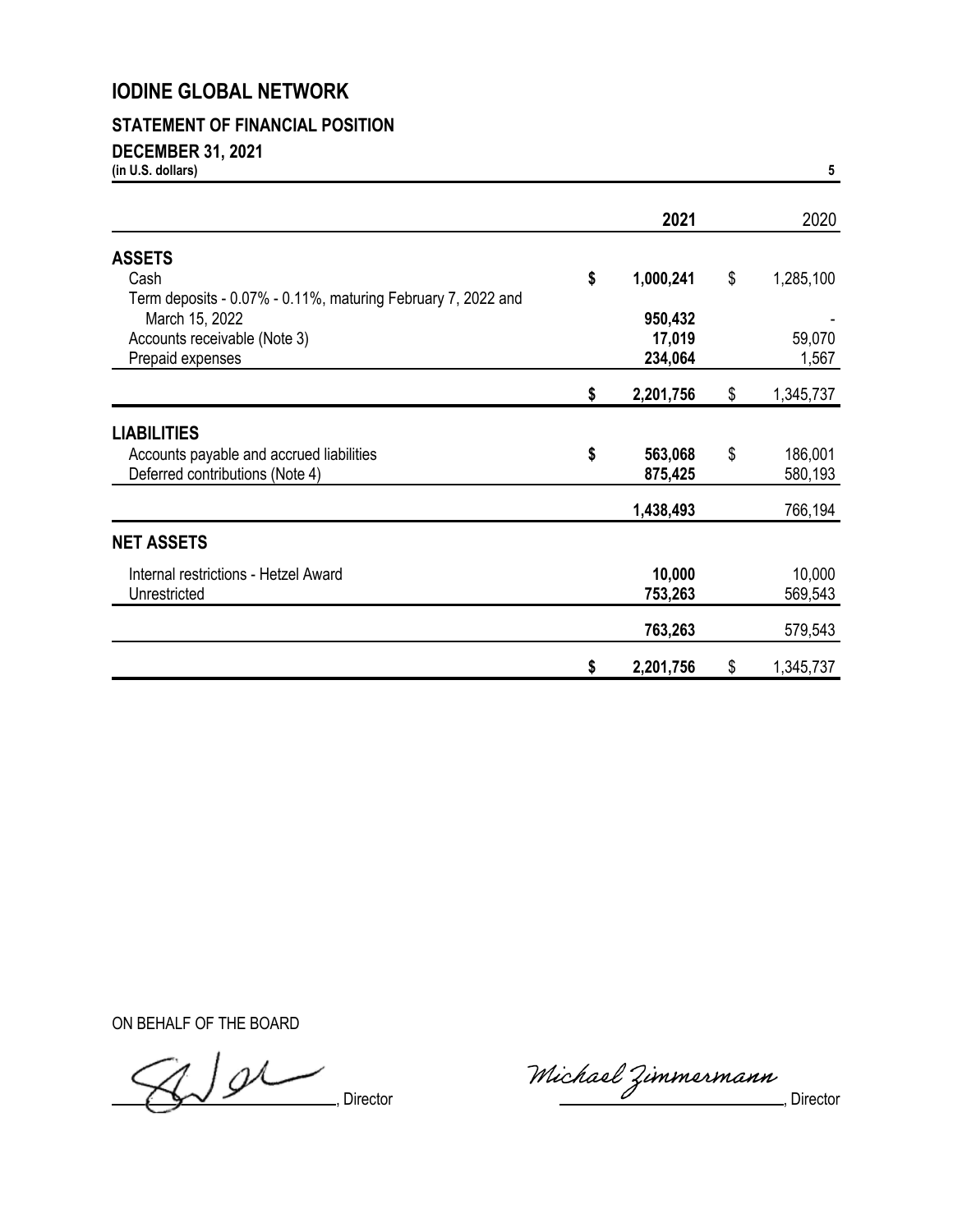## **STATEMENT OF CASH FLOWS**

## **FOR THE YEAR ENDED DECEMBER 31, 2021**

**(in U.S. dollars) 6**

|                                                                       | 2021          | 2020            |
|-----------------------------------------------------------------------|---------------|-----------------|
| <b>OPERATING ACTIVITIES</b>                                           |               |                 |
| Excess of revenues over expenses                                      | \$<br>183,720 | \$<br>88,885    |
| Net change in non-cash items related to operating activities (Note 6) | 481,853       | (249,346)       |
|                                                                       | 665,573       | (160, 461)      |
| <b>INVESTING ACTIVITY</b>                                             |               |                 |
| Net change in investments                                             | (950,432)     | 1,200,000       |
| INCREASE (DECREASE) IN CASH AND CASH EQUIVALENTS                      | (284, 859)    | 1,039,539       |
| CASH AND CASH EQUIVALENTS, BEGINNING OF YEAR                          | 1,285,100     | 245,561         |
| CASH AND CASH EQUIVALENTS, END OF YEAR                                | 1,000,241     | \$<br>1,285,100 |

Cash and cash equivalents consist of cash.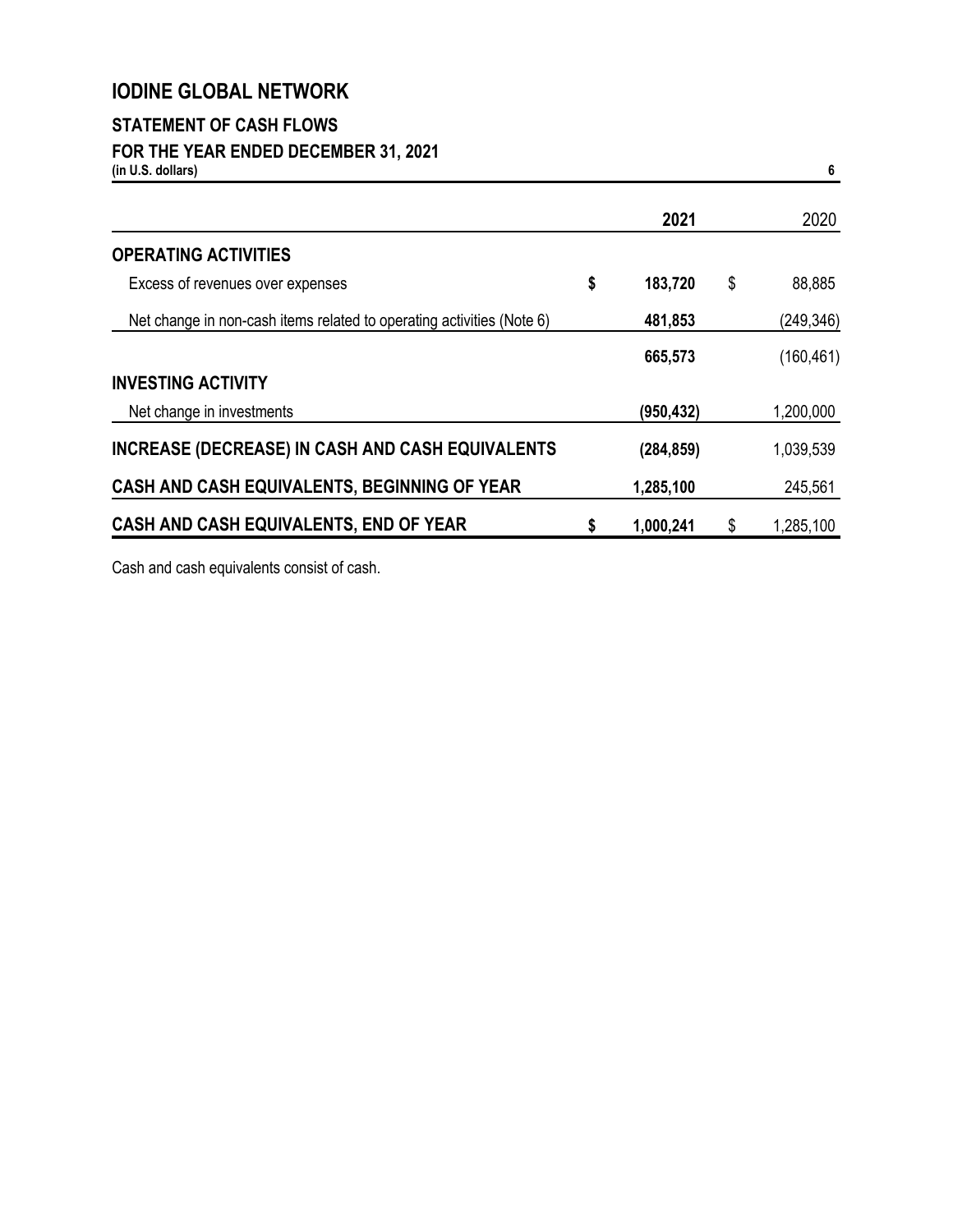**NOTES TO THE FINANCIAL STATEMENTS DECEMBER 31, 2021 (in U.S. dollars) 7**

### **1. STATUTE AND NATURE OF OPERATIONS**

The Iodine Global Network, incorporated under the Canada Not-for-profit Corporations Act, is a not-for-profit organization that promotes and supports the elimination of iodine deficiency disorders. Partners in various countries help the Organization fulfill its mission. The Organization is a registered public foundation and is therefore exempt from income tax under Section 149 of the Income Tax Act.

## **2. SIGNIFICANT ACCOUNTING POLICIES**

The Organization applies the Canadian accounting standards for not-for-profit organizations.

#### **Use of estimates**

The preparation of financial statements requires management to make estimates and assumptions that affect the reported amounts of assets and liabilities and the amounts recognized as revenues and expenses for the periods covered. Actual results may differ from these estimates.The main estimates relate to the recognition as revenue of funding received for specific projects given that a portion is based on the amount of expenses deemed eligible for the project.

#### **Contribution receivable**

A contribution receivable is recognized as an asset when the amount to be received can be reasonably estimated and ultimate collection is reasonably assured.

#### **Accounts receivable**

The Organization advances money to Regional Coordinators on a regular basis. If the advance exceeds the amount of expenditure incurred, the difference is recorded as an accounts receivable from the Regional **Coordinator** 

#### **Revenue recognition**

The Organization follows the deferral method for recognizing revenue from contributions, restricted donations and grants. Restricted contributions for expenses of one or more future periods are deferred and recognized as revenue in the same periods as the related expenses are recognized.

Other revenues, such as donations and interest, are recognized when received or receivable.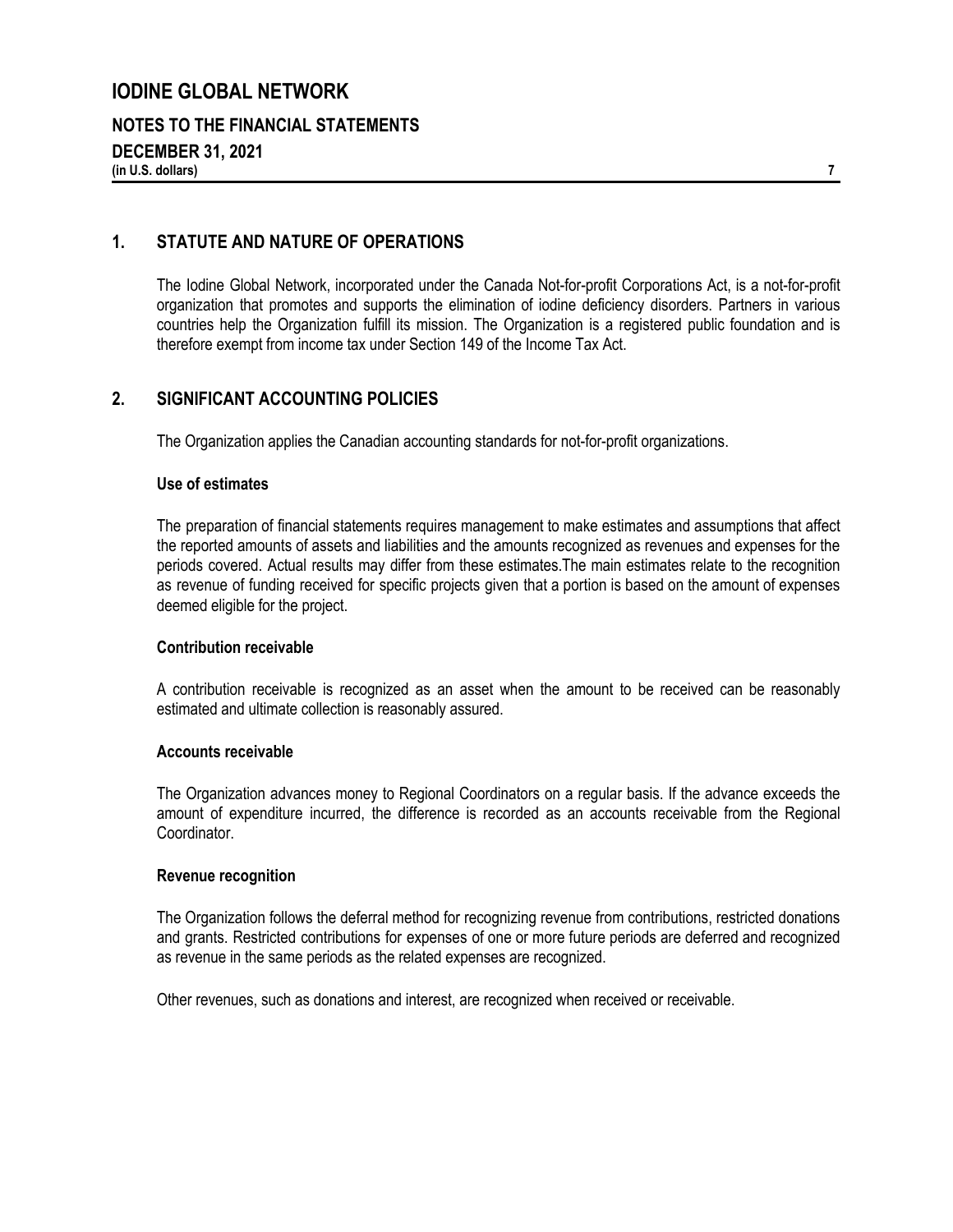**NOTES TO THE FINANCIAL STATEMENTS DECEMBER 31, 2021 (in U.S. dollars) 8**

### **2. SIGNIFICANT ACCOUNTING POLICIES (continued)**

### **Foreign currency**

The financial statements are prepared using the US dollar as the functional and the reporting currency. The Organization uses the temporal method to translate its foreign currency transactions. All transactions in other currencies during the year have been converted using the exchange rate in effect at the date of the transaction. At year end, monetary items not denominated in US dollars are translated at the year end exchange rate.

#### **Financial instruments**

#### *Initial measurement*

The Organization initially measures its financial assets and liabilities originated or exchanged in arm's length transactions at fair value. Financial assets and liabilities originated or exchanged in related party transactions, except for those that involve parties whose sole relationship with the Organization is in the capacity of management, are initially measured at cost.

#### *Subsequent measurement*

The Organization subsequently measures all its financial assets and liabilities at cost or amortized cost.

Financial assets measured at amortized cost include cash, term deposits and accounts receivable.

#### *Impairment*

For financial assets measured at cost or amortized cost, the Organization determines whether there are indications of possible impairment. When there are, and the Organization determines that a significant adverse change has occurred during the period in the expected timing or amount of future cash flows, a write-down is recognized in operations. If the indicators of impairment have decreased or no longer exist, the previously recognized impairment loss may be reversed to the extent of the improvement. The carrying amount of the financial asset may not be greater than the amount that would have been reported at the date of the reversal had the impairment not been recognized previously. The amount of the reversal is recognized in operations.

### *Transaction costs*

Transaction costs attributable to financial instruments subsequently measured at fair value and to those originated or exchanged in a related party transaction are recognized in operations in the period incurred. Transaction costs related to financial instruments originated or exchanged in an arm's length transaction that are subsequently measured at amortized cost are recognized in the original cost of the instrument. When the instrument is measured at amortized cost, transaction costs are recognized in operations over the life of the instrument using the straight-line method.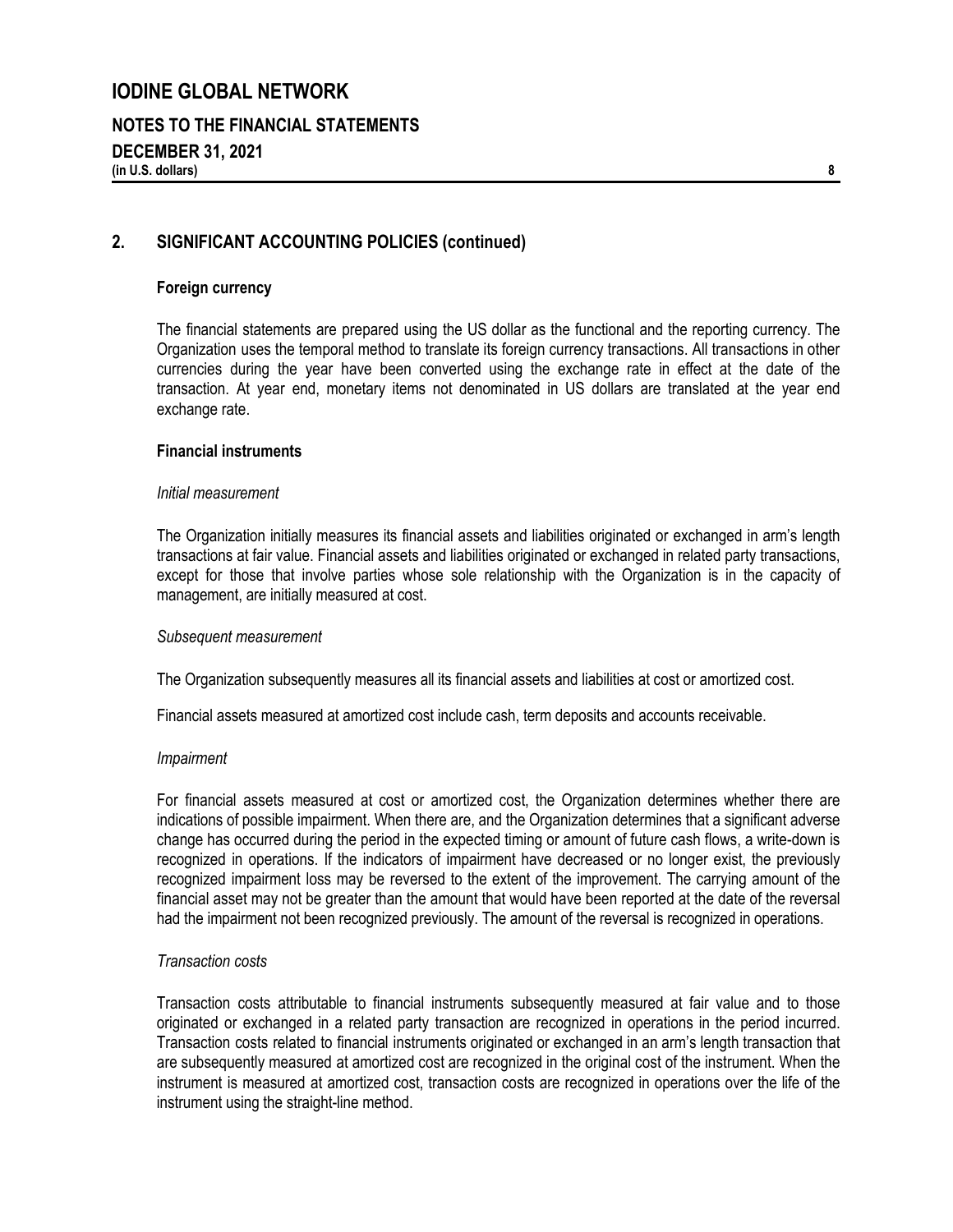### **NOTES TO THE FINANCIAL STATEMENTS DECEMBER 31, 2021 (in U.S. dollars) 9**

## **2. SIGNIFICANT ACCOUNTING POLICIES (continued)**

### **Cash and cash equivalents**

The Organization's policy is to present bank balances under cash and cash equivalents, including bank indebtedness when bank balances that fluctuate frequently from being positive to overdrawn.

### **3. ACCOUNTS RECEIVABLE**

|                                                             | 2021           | 2020            |
|-------------------------------------------------------------|----------------|-----------------|
| Accounts receivable from partners<br>Sales taxes receivable | 7,087<br>9,932 | 52,952<br>6,118 |
|                                                             | 17,019         | 59,070          |

### **4. DEFERRED CONTRIBUTIONS**

Deferred contributions represent unspent resources restricted for specific projects and regional support. Changes in the deferred contributions balance are as follows:

|                                 | <b>Balance</b><br>December 31, |                 |   |            |   | <b>Balance</b><br>December 31, |
|---------------------------------|--------------------------------|-----------------|---|------------|---|--------------------------------|
|                                 | 2020                           | <b>Received</b> |   | Recognized |   | 2021                           |
| <b>Bill &amp; Melinda Gates</b> |                                |                 |   |            |   |                                |
| Foundation                      | \$<br>87,757                   | \$<br>763,374   | S | 395,683    | S | 455,448                        |
| GiveWell                        | 260,168                        | 376,665         |   | 434,096    |   | 202,737                        |
| Kiwanis International           | 33,688                         | 117,000         |   | 34,988     |   | 115,700                        |
| Founders Pledge                 | 29,530                         | 102,476         |   | 34,530     |   | 97,476                         |
| <b>UNICEF</b>                   | 169,050                        | 666,133         |   | 831,119    |   | 4,064                          |
|                                 | \$<br>580,193                  | \$<br>2,025,648 |   | 1,730,416  |   | 875,425                        |

### **5. INTERNAL RESTRICTIONS**

The Board of Directors of the Organization created the Basil Hetzel Award Fund to honor the achievement of Dr. Basil Hetzel. The Award was created following a special contribution made by Dr. Hetzel. A cash grant of \$2,000 can be awarded to a person or persons who made the most significant public advocacy for the elimination of iodine deficiency disorders.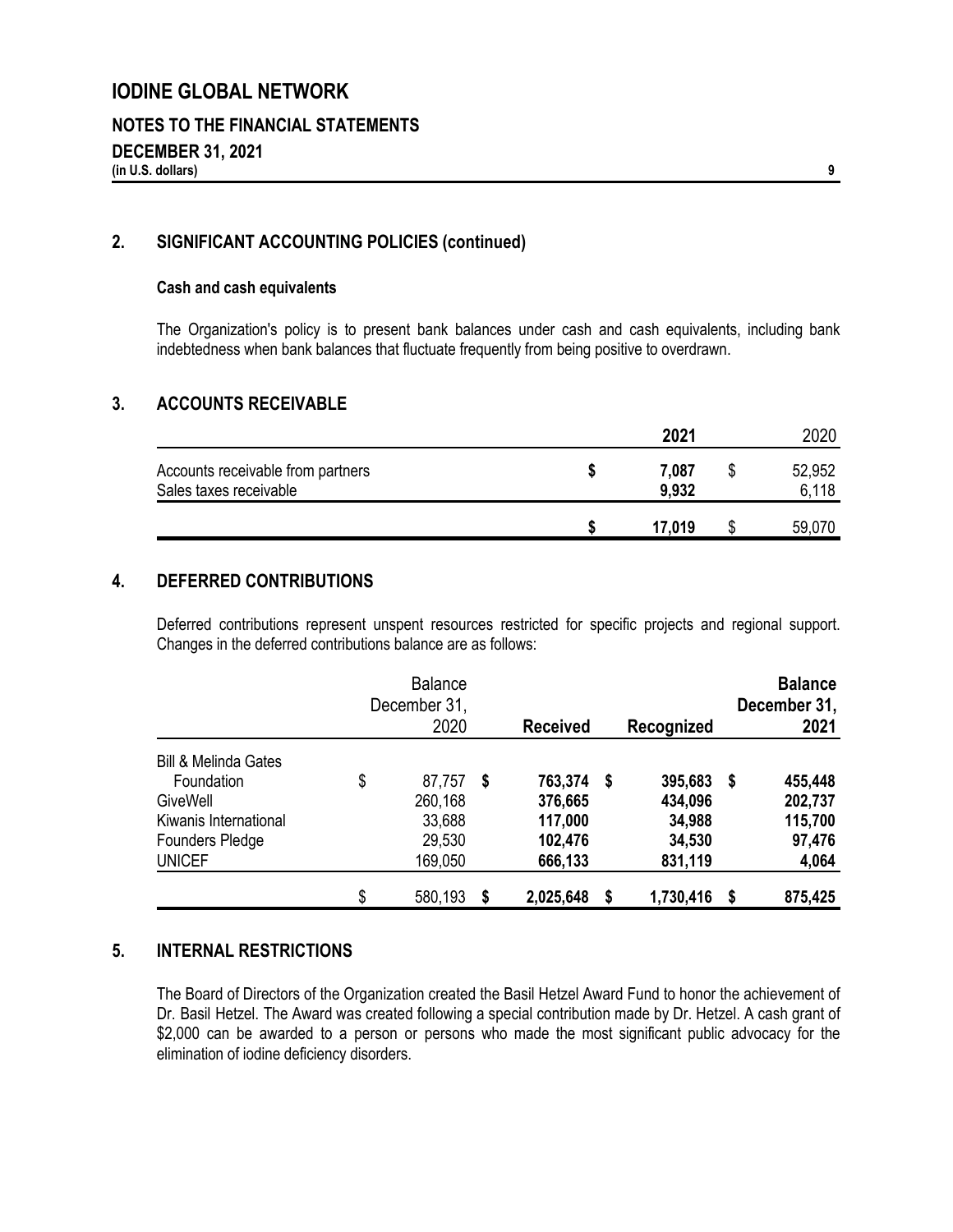### **NOTES TO THE FINANCIAL STATEMENTS DECEMBER 31, 2021 (in U.S. dollars) 10**

## **6. NET CHANGE IN NON-CASH ITEMS RELATED TO OPERATING ACTIVITIES**

|                                                                                                               |   | 2021                                       | 2020                                       |
|---------------------------------------------------------------------------------------------------------------|---|--------------------------------------------|--------------------------------------------|
| Accounts receivable<br>Prepaid expenses<br>Accounts payable and accrued liabilities<br>Deferred contributions | S | 42,051<br>(232, 497)<br>377,067<br>295,232 | 76,824<br>8,277<br>(62, 670)<br>(271, 777) |
|                                                                                                               | S | 481,853                                    | (249, 346)                                 |

### **7. FINANCIAL INSTRUMENTS**

### **Credit risk**

Credit risk is the risk that one party to a financial asset will cause a financial loss for the Organization by failing to discharge an obligation. The Organization's credit risk is mainly related to accounts receivable.

The Organization provides credit to its clients in the normal course of its operations. It carries out, on a continuing basis, credit checks on its clients and maintains provisions for contingent credit losses which, once they materialize, are consistent with management's forecasts. There is no existing account receivable that represents a substantial risk for the Organization.

### **Currency risk**

Currency risk is the risk that the fair value or future cash flows of a financial instrument will fluctuate because of changes in foreign exchange rates.

As at December 31, 2021, assets include cash of \$65,487 in Canadian dollars which has been converted into US dollars.

### **8. CONTINGENCIES**

In the normal course of operations, the Organization signs agreements whereby funds are provided for the execution of projects which are subject to restrictions as to the use of the funds. The sponsors of these projects can execute an audit of the financial records of the Organization to ensure compliance with the project requirements. In the event that amounts to be reimbursed to the sponsor of a project are identified, the necessary adjustments will be recognized in the year they are identified.